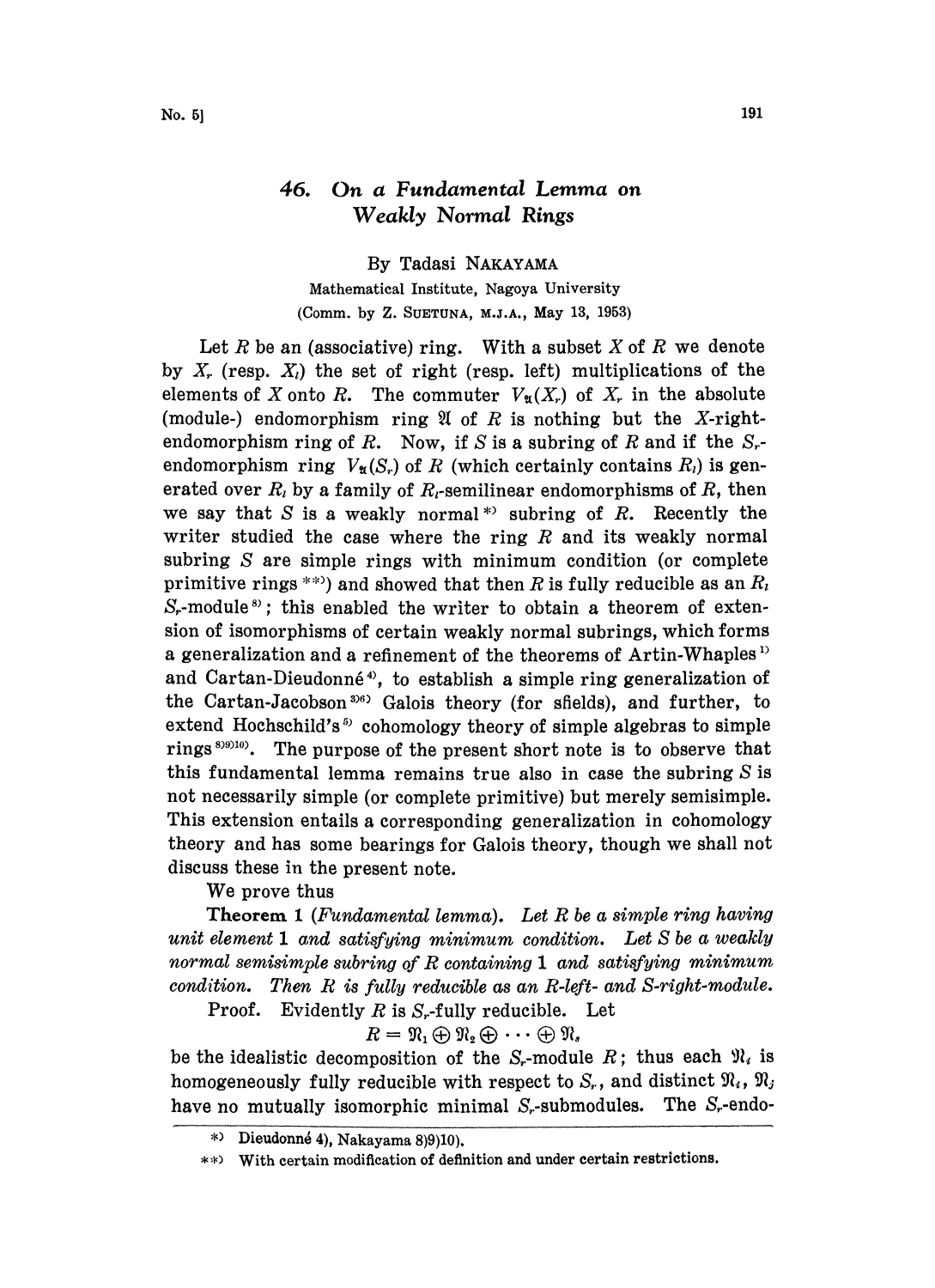morphism ring  $V_{\mathfrak{A}}(S_r)$  of R is then the direct sum

$$
u(S_r) = V_1 \oplus V_2 \oplus \cdots \oplus V_s,
$$

where each  $V_i$  is isomorphic, and may be identified, with the  $S_{i}$ endomorphism ring of  $\mathfrak{N}_i$ . Each  $\mathfrak{N}_i$  is  $V_i$  S<sub>r</sub>-minimal<sup>\*</sup>), or what is the same,  $V_{\mathfrak{A}}(S_r)S_r$ -minimal.

Let n be a minimal S<sub>r</sub>-submodule of  $\mathfrak{N}_1$ , say. For any  $a_i \in R_i$ ,  $\mathfrak{n}^{a_i}$ is S<sub>r</sub>-submodule of R which is either 0 or  $S_r$ -isomorphic with n. So  $\mathfrak{n}^n \subseteq \mathfrak{N}_1$ . Hence  $\mathfrak{N}_1$ , and similarly each  $\mathfrak{N}_i$ , is  $R_iS_r$ -allowable. Each  $\mathfrak{N}_i$ has, together with R, an  $R_i$ -composition series, whence an  $R_iS_i$ -composition series. Take, for each i, a minimal  $R_iS_r$ -submodule  $m_i$  of  $\mathfrak{R}_i$ 

As  $S$  is, by our assumption, weakly normal in  $R$ , we have

$$
V_{\mathfrak{A}}(S_r)=\sum R_i\gamma
$$

with some  $R_i$ -semilinear endomorphisms  $\gamma$  of R. Consider the sum  $\sum_{\alpha} m_1^{\alpha}$ ; each  $m_1^{\alpha}$  is  $R_i$ -semilinearly and S<sub>r</sub>-linearly isomorphic to  $m_1$ and is thus  $R_iS_r$ -minimal. It is  $V_u(S_r)S_r$ -allowable. Clearly  $\sum_{\rm r} m_{\rm i}^{\rm r}$  $\bigcap_{\mathfrak{R}}\mathfrak{p}=0$ . As, on the other hand,  $\mathfrak{R}_1$  is  $V_{\mathfrak{A}}(S_r)S_r$ -minimal, we have  $\sum_{r} m_i^T \supseteq \mathfrak{N}_1$ . Hence  $\mathfrak{N}_1$ , together with  $\sum_{r} m_i^T$ , is  $R_i S_r$ -fully reducible (and is a direct sum of mutually  $R_t$ -semilinearly and  $S_t$ -linearly isomorphic minimal  $R_iS_r$ -submodules). Similarly each  $\mathfrak{N}_i$  is  $R_iS_r$ -fully reducible, and our theorem is proved.

It follows in particular that the commuter  $V_R(S)$  of S in R (with R, S as in Theorem 1), which is isomorphic to the  $R_{i}S_{r}$ -endomorphism ring of  $R$ , is a semisimple ring with minimum condition.

When we deal, as above, with a simple ring  $R$  with unit element and with minimum condition, the above definition of the weak normality of a subring is equivalent to that the S-endomorphism ring of a minimal right-ideal  $r$  of R is generated over the R-endomorphism sfield  $K$  of  $r$  by a family of K-semilinear endomorphisms. For an ideal-primitive ring\*\*> R we employ this last definition of weak normality<sup>\*\*\*</sup>) (on making use of a minimal right-ideal  $r$  of R which is determined uniquely up to isomorphisms). Then we have

Theorem 1'. Let R be an ideal-primitive ring. Let  $r$  be a minimal right-ideal of R and K be its R-endomorphism sfield. Let  $S$  be a weakly normal distinguished\*\*\*\*\* semi-primitive\*\*\*\*\* subring of  $R$ . Suppose that every none-zero KS-submodule of  $\tau$  contains a minimal  $KS\text{-}submodule.$  Then  $x$  is fully reducible as a KS-module (or, equivalently, the (unique) smallest two-sided ideal  $\lambda$  of R is fully reducible as an R-left- and S-right-module).

Proof runs similarly as above, if  $r$ ,  $K$  are considered in place of  $R, R_i$ 

\*\*\*\*\*) I.e. "semisimple" in Jacobson's sense.

<sup>\*)</sup> If a module  $m$  is homogeneously fully reducible with respect to an operator domain  $\mathfrak S$  and if  $\mathfrak X$  is the  $\mathfrak S$ -endomorphism ring of m, then m is  $\mathfrak S\mathfrak X$ -minimal; see 8),  $\mathfrak g$  1.

<sup>\*\*)</sup> A primitive ring we call ideal-primitive, when it possesses a faithful minimal right-ideal; then it possesses a faithful minimal left-ideal too 2)7).

<sup>\*\*\*)</sup> We could use in place of r the (unique) smallest two-sided ideal  $\delta$  of R (and in place of K the left-multiplication of R on  $\lambda$ ).

 $****$ ) We mean by this that r is a fully reducible right-module of the subring.